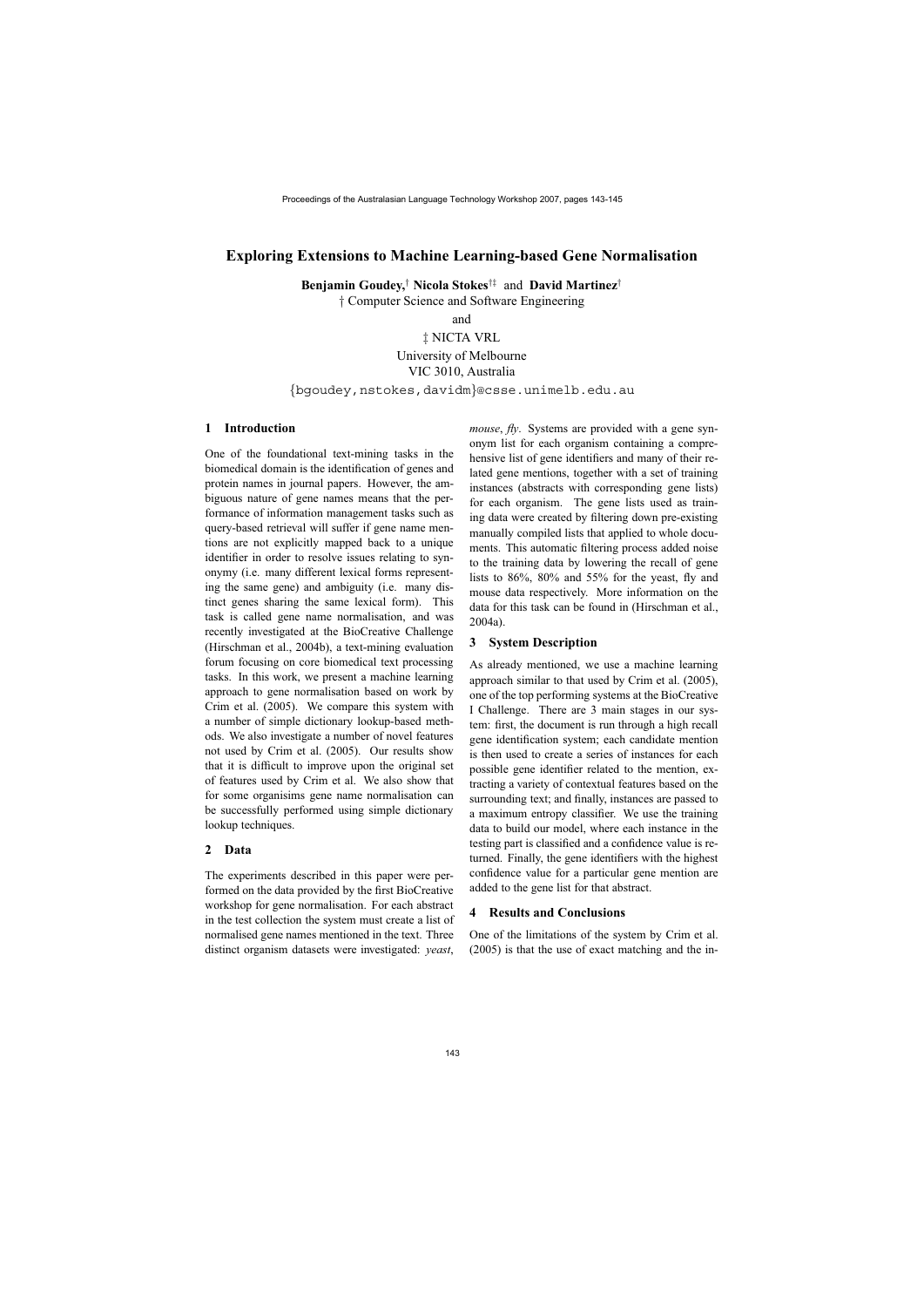|                                     | Yeast |      |       | Mouse |      |       | Fly   |      |       |
|-------------------------------------|-------|------|-------|-------|------|-------|-------|------|-------|
|                                     | Prec. | Rec. | F-sc. | Prec. | Rec. | F-sc. | Prec. | Rec. | F-sc. |
| BioTagger - Basic                   | 94.0  | 59.2 | 72.6  | 73.8  | 70.4 | 71.8  | 49.5  | 39.3 | 40.5  |
| LU - Basic                          | 89.0  | 90.9 | 89.9  | .9    | 89.7 | 3.7   | 2.0   | 95.3 | 3.8   |
| LU - Entrez/Filtered                | 94.0  | 88.7 | 91.3  | 73.7  | 74.8 | 74.3  | 45.8  | 91.6 | 61.0  |
| LU - Variations and Entrez/Filtered | 93.5  | 89.6 | 91.5  | 60.4  | 77.9 | 68.1  | 41.8  | 92.1 | 57.5  |
| ML - Basic                          | 95.4  | 77.3 | 85.4  | 84.4  | 56.8 | 67.9  | 75.1  | 72.5 | 73.8  |
| ML - Entrez/Filtered                | 95.2  | 87.4 | 91.2  | 82.2  | 66.2 | 73.3  | 74.0  | 81.6 | 77.6  |
| ML - Variations and Entrez/Filtered | 94.7  | 88.3 | 91.4  | 78.7  | 68.6 | 73.3  | 71.8  | 82.5 | 76.8  |

Table 1: BioTagger results and synonym list expansion over our machine learning (ML) and lookup-based (LU) systems (best f-scores shown in bold)

|                       | Yeast |      |       |       | Mouse |       | Fly   |      |        |
|-----------------------|-------|------|-------|-------|-------|-------|-------|------|--------|
|                       | Prec. | Rec. | F-sc. | Prec. | Rec.  | F-sc. | Prec. | Rec. | $F-sc$ |
| Crim et al. (2005)    | 95.6  | 88.1 | 91.7  | 78.7  | 73.2  | 75.8  | 70.4  | 78.3 | 74.2   |
| ML - Crim Features    | 94.9  | 88.9 | 91.8  | 82.2  | 66.2  | 73.3  | 74.0  | 81.6 | 77.6   |
| ML - All Features     | 95.1  | 88.1 | 91.4  | 79.4  | 71.0  | 75.0  | 69.5  | 82.8 | 75.5   |
| ML - Optimal Features | 94.4  | 90.0 | 92.2  | 78.8  | 73.7  | 76.2  | 75.6  | 81.5 | 78.5   |

Table 2: Comparison of (Crim et al., 2005) and our ML system with different feature sets (best f-scores shown in bold)

completeness of the synonym list limits the ability of system to achieve high recall. To address this issue, we experiment with a variety of synonym list expansion and filtering methods including:

- **Lexical Variations** the creation of gene name variations with different hyphenation and spacing patterns.
- **Entrez Gene** the expansion of the original synonym list with information from Entrez Gene (Maglott et al., 2005).
- **Conditional Probability** a conditional probability filter which was used by (Crim et al., 2005) in their pattern matching system.

We tested two different approaches to this task: the first performs no explicit disambiguation, but adds all possible gene identifiers to the gene list for each gene mention; the second by using the maximum entropy classifier as outlined in Section 3. We also compared our results to those of the BioTagger (McDonald and Pereira, 2005), a well-known "out of the box" gene identification system.

For our two main systems (lookup and machine learning), we ran different combinations of the synonym list expansion, with the top two performing results and the baseline shown in Table 1. We can see that the recall of the BioTagger is very low, which suggests that we would need some tuning to apply it

to this specific dataset. These results illustrate that the yeast data needs almost no explicit disambiguation, i.e. the the lookup-based system performs best. While the fly data, which contains very ambiguous gene mentions, needs a machine-learning approach to identify the correct identifier. Surprisingly, the mouse, which also has a reasonable degree of ambiguity, performs at its best with a lookup based system. It must be noted, that the noise of the training data may have contributed to the poor performance of the classifier, yet this is still an interesting result.

In the next experiment, our aim was to improve classifier performance by increasing the original feature set (from 5 to 21) with different features derived from linguistic information (POS tags) and information from external resources (e.g. whether the target word is defined in WordNet). Using these features we compare our gene normalisation system to that of (Crim et al., 2005) using all new features as well as an optimal subset of these. The results are shown in Table 2. While the results of using the entire extended feature set tend to degrade performance compared to the basic set (except for mouse), using a subset of features unique to each organism does lead to some performance improvements. This implies that a one-classifier fits all approach is not suitable for gene normalisation, and that individual classifiers must be created for each organism.